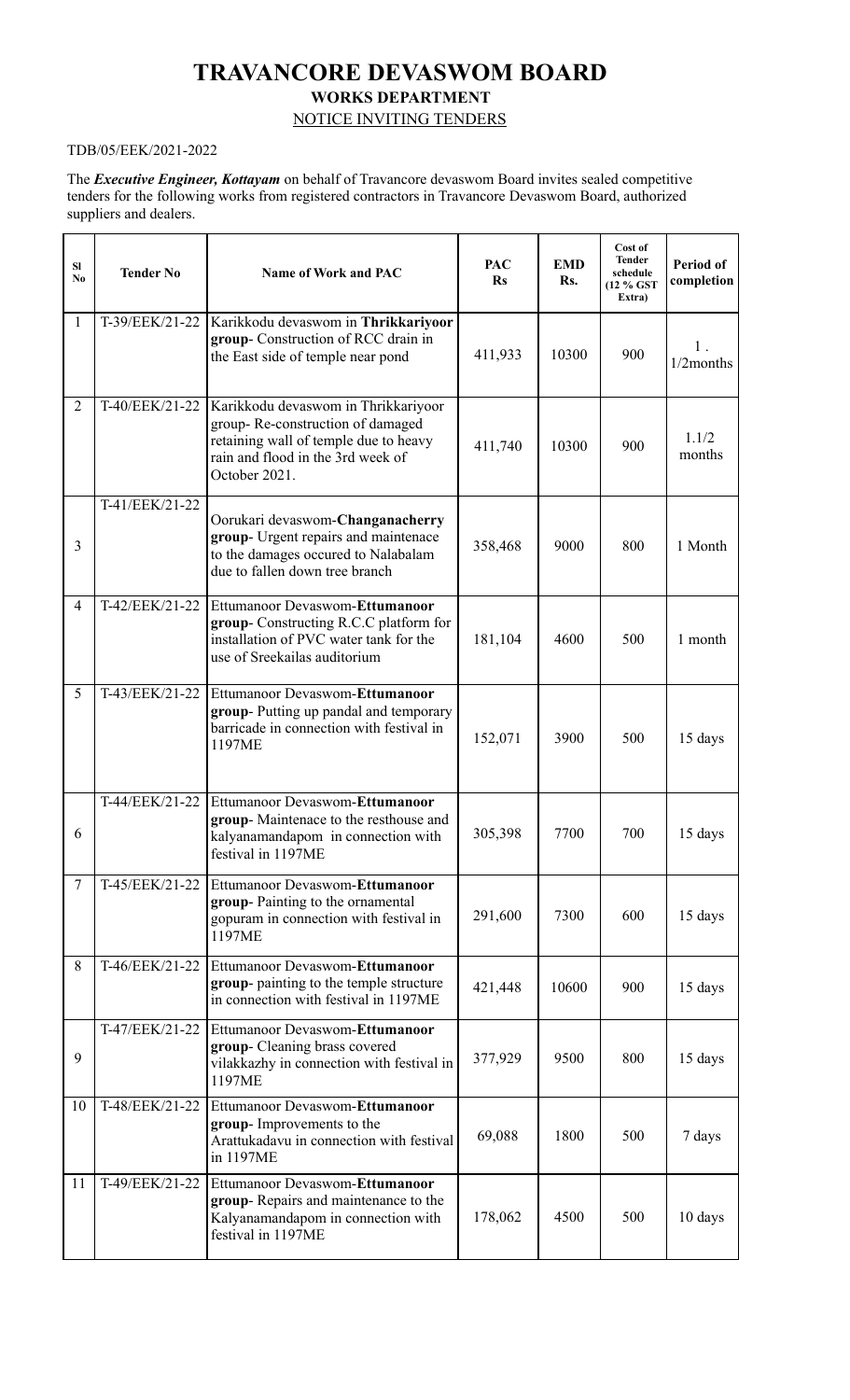| 12 | T-50/EEK/21-22   | Repairs and maintenance to the<br>Assistant Commissioner office<br>Mundakkayam                                                                                                         | 535,643 | 13400 | 1100 | 2 months |
|----|------------------|----------------------------------------------------------------------------------------------------------------------------------------------------------------------------------------|---------|-------|------|----------|
| 13 | T-51/EEK/21-22   | Aluva Mahadevar devaswom-paravur<br>group-Providing pandal and barricade<br>for departmental balithara in connection<br>with Sivarathry festival in 1197ME                             | 104,655 | 2700  | 500  | 7 days   |
| 14 | T-52/EEK/21-22   | Aluva Mahadevar devaswom-paravur<br>group- Supplying cloth banners,<br>engaging labours for miscellaneous<br>works in connection with<br>MahaSivarathry festival in 1197ME             | 19,333  | 500   | 500  | 7 days   |
| 15 | T-53/EEK/21-22   | Aluva Mahadevar devaswom-paravur<br>group-Arrangements for supplying<br>medicated drinking water in connection<br>with Sivarathry festival in 1197ME                                   | 68,313  | 1800  | 500  | 10 days  |
| 16 | $T-54/EEK/21-22$ | Aluva Mahadevar devaswom-paravur<br>group-Providing vatious pandal, watch<br>tower and barricades in connection with<br>Sivarathry festival in 1197ME                                  | 595,857 | 14900 | 1200 | 15 days  |
| 17 | T-55/EEK/21-22   | Aluva Mahadevar devaswom-paravur<br>group-Removing heaps of asthies from<br>Asthinimanjanakkadavu and cleaning<br>the bathing ghat in connection with<br>Sivarathry festival in 1197ME | 162,871 | 4100  | 500  | 10 days  |
| 18 | T-56/EEK/21-22   | Aluva Mahadevar devaswom-paravur<br>group- Cleaning the septic tank attached<br>to comfort station and cleaning the<br>manalpuram in connection with<br>Sivarathry festival in 1197ME  | 293,846 | 7400  | 600  | 15 days  |
| 19 | T-57/EEK/21-22   | Aluva Mahadevar devaswom-paravur<br>group-Providing drinking water<br>arrangements, waste bins in connection<br>with Sivarathry festival in 1197ME                                     | 249,018 | 6300  | 500  | 10 days  |
| 20 | T-58/EEK/21-22   | Aluva Mahadevar devaswom-paravur<br>group- Screening with bamboo mat<br>outside chuttambalam and balikkalppura<br>in connection with Sivarathry festival in<br>1197ME                  | 46,974  | 1200  | 500  | 10 days  |
| 21 | T-59/EEK/21-22   | Aluva Mahadevar devaswom-paravur<br>group-Providing biotoilet in connection<br>with Sivarathry festival in 1197ME                                                                      | 81,000  | 2100  | 500  | 7 days   |
| 22 | T-60/EEK/21-22   | Aluva Mahadevar devaswom-paravur<br>group-Providing sand bags to the south<br>and east portion of the river in<br>connection with Sivarathry festival in<br>1197ME                     | 375,532 | 9400  | 800  | 10 days  |
| 23 | T-61/EEK/21-22   | Vaikom devaswom- Vaikom group-<br>Constructing toilet block in south east of<br>temple compound for devaswom<br>employees                                                              | 250678  | 6300  | 600  | 2 months |